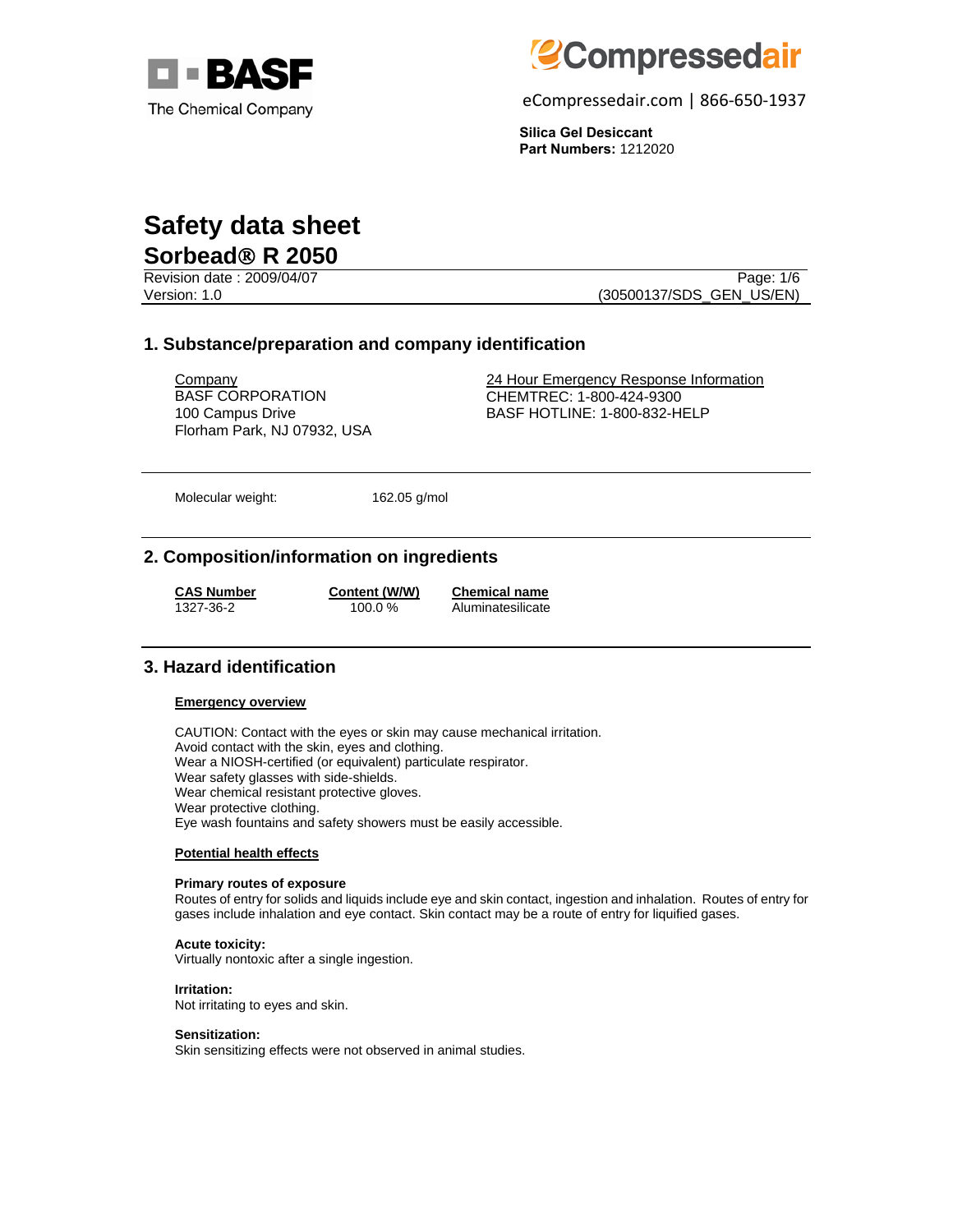# **Safety data sheet**

## **Sorbead**® **R 2050**

## **4. First-aid measures**

#### **General advice:**

Remove contaminated clothing.

#### **If inhaled:**

If breathing difficulties develop, aid in breathing and seek immediate medical attention.

#### **If on skin:**

Wash thoroughly with soap and water. If symptoms persist, seek medical advice.

#### **If in eyes:**

Wash affected eyes for at least 15 minutes under running water with eyelids held open.

In case of contact with the eyes, rinse immediately for at least 15 minutes with plenty of water.

#### **If swallowed:**

No hazards anticipated. If large quantities are ingested, seek medical advice.

#### **Note to physician**

Treatment: Treat according to symptoms (decontamination, vital functions), no known specific antidote.

## **5. Fire-fighting measures**

Flash point: not applicable Self-ignition temperature: not self-igniting

#### **Suitable extinguishing media:**  carbon dioxide, dry powder, foam, water

## **Hazards during fire-fighting:**

toxic vapours No particular hazards known.

#### **Protective equipment for fire-fighting:**

Firefighters should be equipped with self-contained breathing apparatus and turn-out gear.

#### **Further information:**

Product itself is non-combustible; fire extinguishing method of surrounding areas must be considered.

## **NFPA Hazard codes:**

Health : 1 Fire: 0 Reactivity: 0 Special:

### **6. Accidental release measures**

#### **Personal precautions:**

Use breathing apparatus if exposed to vapours/dust/aerosol. Avoid contact with the skin, eyes and clothing. Use personal protective clothing. Information regarding personal protective measures see, chapter 8.

#### **Environmental precautions:**

Do not discharge into drains/surface waters/groundwater.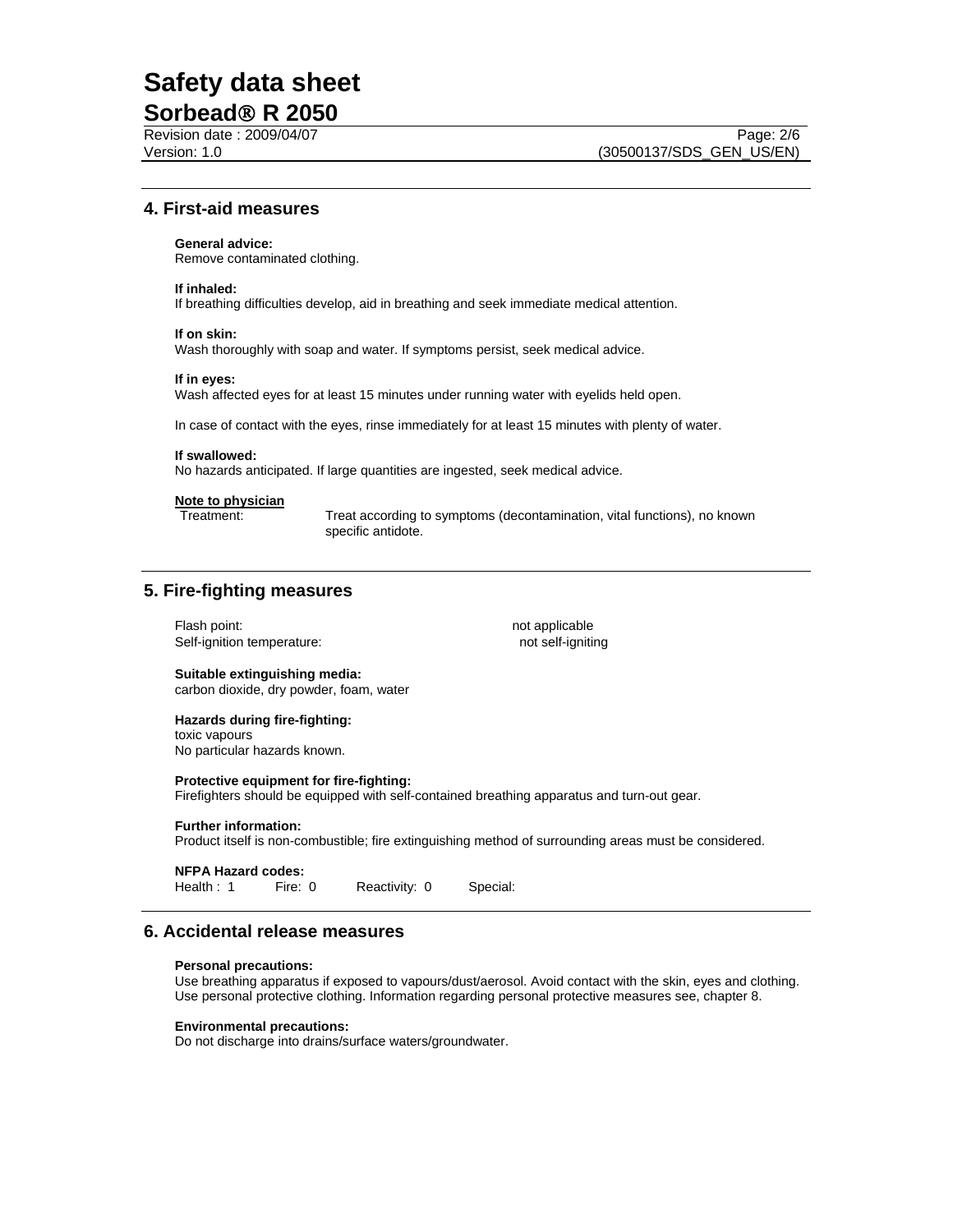# **Safety data sheet**

## **Sorbead**® **R 2050**

Revision date : 2009/04/07 Page: 3/6 Version: 1.0 (30500137/SDS\_GEN\_US/EN)

#### **Cleanup:**

Contain spillage. Sweep up or vacuum small pieces and dusts and place in appropriate container for disposal. Avoid raising dust.

## **7. Handling and storage**

#### **Handling**

## **General advice:**

Avoid dust formation.

Keep container tightly closed. Avoid dust formation. Avoid inhalation of dusts/mists/vapours. Avoid contact with the skin, eyes and clothing. Ensure adequate ventilation.

#### **Storage**

#### **General advice:**

Keep container tightly closed. Keep in a cool place. Keep container tightly closed and dry; store in a cool place.

#### **Storage stability:**

Contents are stable at room temperature.

## **8. Exposure controls and personal protection**

#### **Advice on system design:**

Provide local exhaust ventilation to control dust.

#### **Personal protective equipment**

#### **Respiratory protection:**

Breathing protection if dusts are formed. Wear a NIOSH-certified (or equivalent) particulate respirator.

## **Hand protection:**

Chemical resistant protective gloves

#### **Eye protection:**

Safety glasses with side-shields.

#### **Body protection:**

Body protection must be chosen based on level of activity and exposure.

#### **General safety and hygiene measures:**

Avoid contact with the skin, eyes and clothing. Wash thoroughly after handling. Do not eat, drink or use tobacco while working.

## **9. Physical and chemical properties**

| Form:            | beads                |                |
|------------------|----------------------|----------------|
| Odour:           | odourless            |                |
| Colour:          | light brown to brown |                |
| pH value:        | 4                    |                |
| Freezing point:  | > 1,000 °C           |                |
| Boiling point:   | 2.980 °C             |                |
| Vapour pressure: |                      | not applicable |
| Bulk density:    | 400 - 900 kg/m3      |                |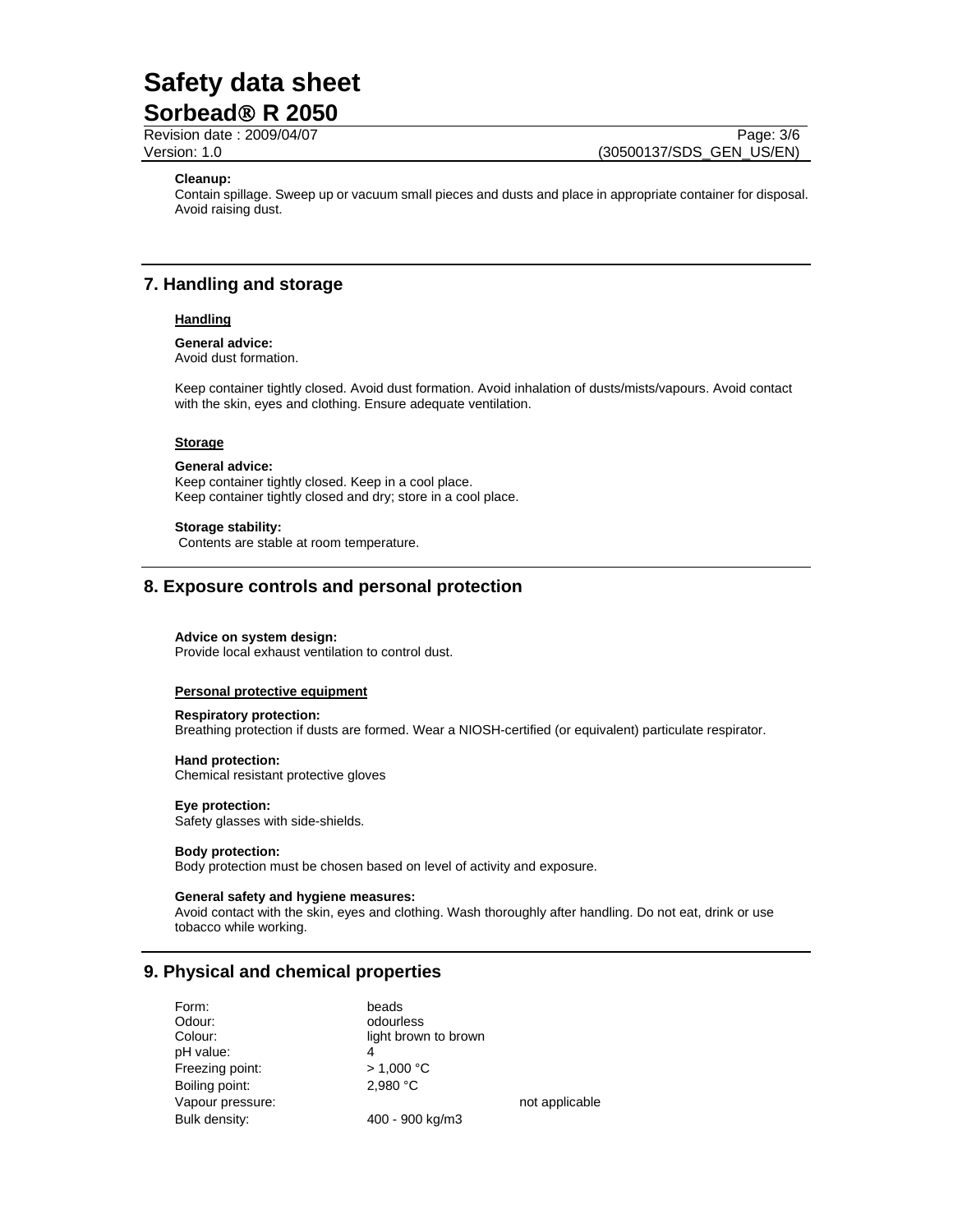# **Safety data sheet Sorbead**® **R 2050**

Revision date : 2009/04/07 Page: 4/6

Version: 1.0 (30500137/SDS\_GEN\_US/EN)

Partitioning coefficient n-octanol/water (log Pow): Solubility in water: not soluble not soluble

 The value has not be determined because the substance is inorganic.

## **10. Stability and reactivity**

#### **Conditions to avoid:**

Avoid dust formation. Avoid deposition of dust.

#### **Substances to avoid:** water

#### **Hazardous reactions:**

The product is chemically stable. No hazardous reactions known.

#### **Decomposition products:**

Hazardous decomposition products: No hazardous decomposition products known.

#### **Corrosion to metals:**

No corrosive effect on metal.

#### **Oxidizing properties:**

not fire-propagating

## **11. Toxicological information**

#### **Acute toxicity**

#### **Oral:**

LD50/rat: > 5,000 mg/kg (OECD Guideline 401) The product has not been tested. The statement has been derived from the properties of the individual components.

#### **Skin irritation:**

rabbit: non-irritant (OECD Guideline 404)

The product has not been tested. The statement has been derived from the properties of the individual components.

#### **Eye irritation :**

rabbit: non-irritant (OECD Guideline 405) The product has not been tested. The statement has been derived from the properties of the individual components.

#### **Sensitization:**

Guinea pig maximization test/guinea pig: Non-sensitizing. The product has not been tested. The statement has been derived from products of a similar structure and composition.

Buehler test/guinea pig: Non-sensitizing.

The product has not been tested. The statement has been derived from products of a similar structure and composition.

#### **Chronic toxicity**

#### **Genetic toxicity:**

The substance was not mutagenic in bacteria.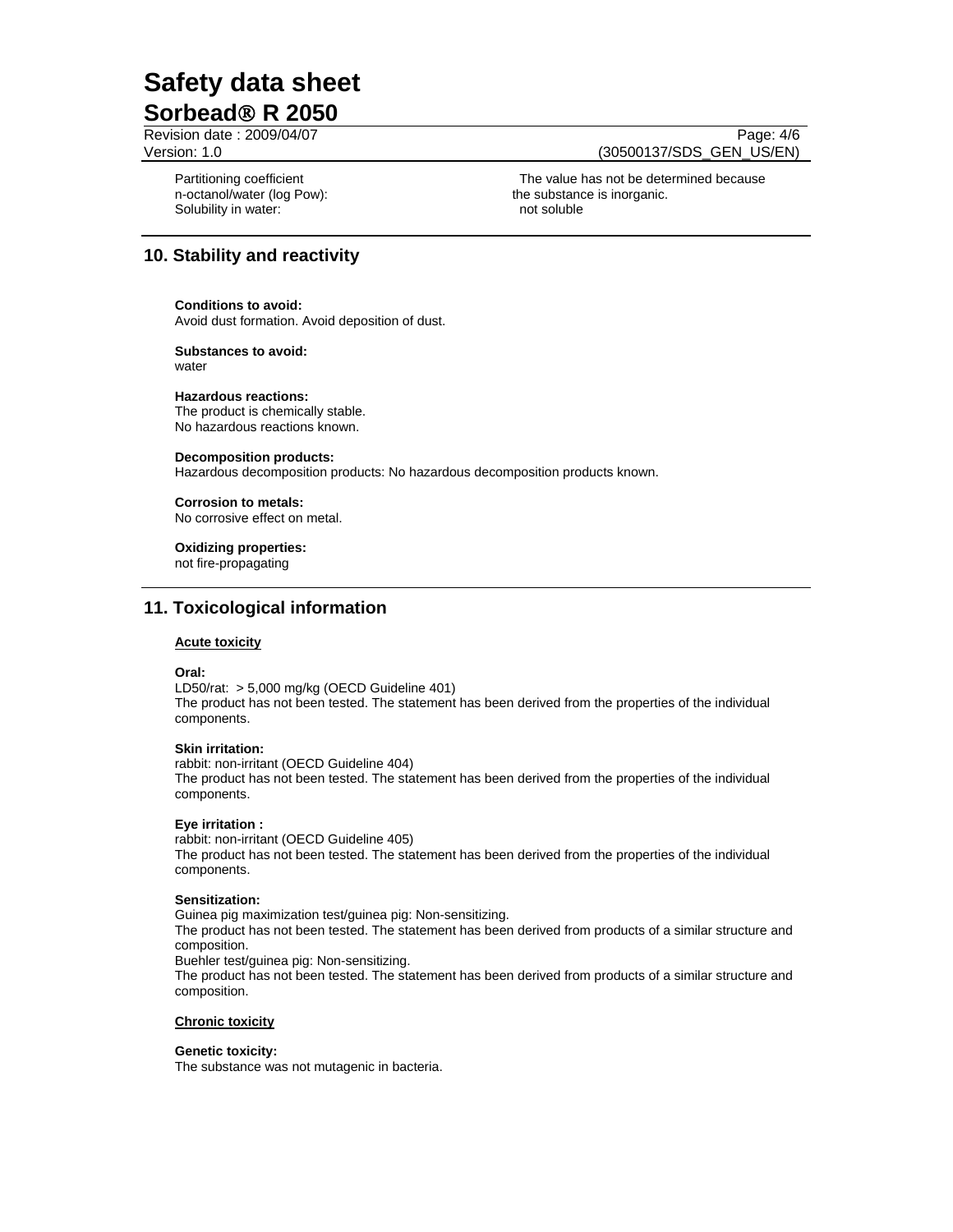# **Safety data sheet**

## **Sorbead**® **R 2050**

Revision date : 2009/04/07 Page: 5/6 Version: 1.0 (30500137/SDS\_GEN\_US/EN)

## **12. Ecological information**

#### **Environmental toxicity**

**Other ecotoxicological advice:**  The product has not been tested. No data can be given due to the product's insolubility in water.

## **13. Disposal considerations**

#### **Container disposal:**

Dispose of in accordance with national, state and local regulations. Contaminated packaging should be emptied as far as possible and disposed of in the same manner as the substance/product. Contact manufacturer regarding recycling.

## **14. Transport information**

| Land transport<br><b>USDOT</b>    |                                                                |
|-----------------------------------|----------------------------------------------------------------|
|                                   | Not classified as a dangerous good under transport regulations |
| Sea transport<br><b>IMDG</b>      |                                                                |
|                                   | Not classified as a dangerous good under transport regulations |
| Air transport<br><b>IATA/ICAO</b> |                                                                |

Not classified as a dangerous good under transport regulations

## **15. Regulatory information**

### **Federal Regulations**

| <b>Registration status:</b> |                   |
|-----------------------------|-------------------|
| AICS, AU                    | released / listed |

**OSHA hazard category:** Not hazardous

**SARA hazard categories (EPCRA 311/312):** Not hazardous

## **16. Other information**